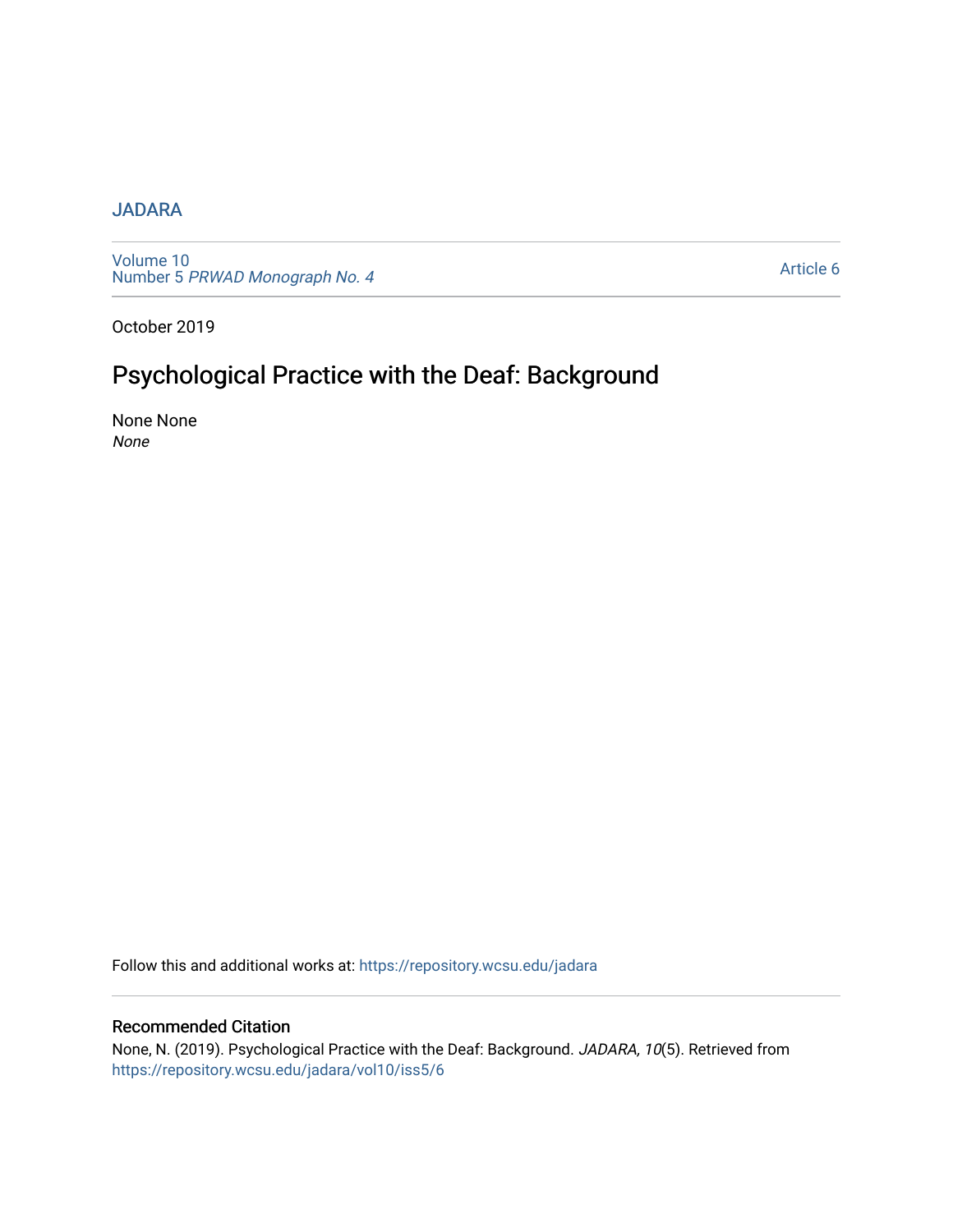#### Beginnings

Service psychology, in the form of testing, entered the field of the deaf in the late nineteenth century on a wave of general concern over the mental classification of atypical schoolchildren. The reader will recall that it was this same issue that was responsible for the construction of the Binet-Simon Intelligence Test, which, in turn, led to the whole psychological testing movement as we know it today. In the field of the deaf, it was an educator who tackled the problem. In 1889, some two decades before the Binet-Simon scale was constructed, David Greenberger, then head of the Institution for the Improved Instruction of Deaf Mutes (now the Lexington School for the Deaf), published his procedures for "testing" the intelligence of deaf children (Greenberger, 1889).

Greenberger's work introduced a new concept into the mental rating of pupils, the concept of objectivity. At that time, such ratings were cus tomarily based on the personal opinions of school staff members. But convinced of a need for a less subjective approach, Greenberger sought to achieve this by basing his appraisals on how well a pupil did on various specified test-tasks such as block building, picture completion, and the like. Many of the tasks used and suggested by Greenberger can be found in current mental tests for young children.

Greenberger's remarkable contribution aroused only passing interest among his colleagues, and was eventually forgotten. However, psychology was in the air of the times, and the need to 'understand' children was gaining considerable ground among advanced thinkers. Forward-looking educators of the deaf pushed for psychological studies of deaf children and for great er recognition of the values of psychology to education. Through their arguments and efforts, the door was finally opened to psychological researchers.

An interesting illustration of a major study of the times is that of MacMillan and Bruner (1906) who, as representatives of the Child Study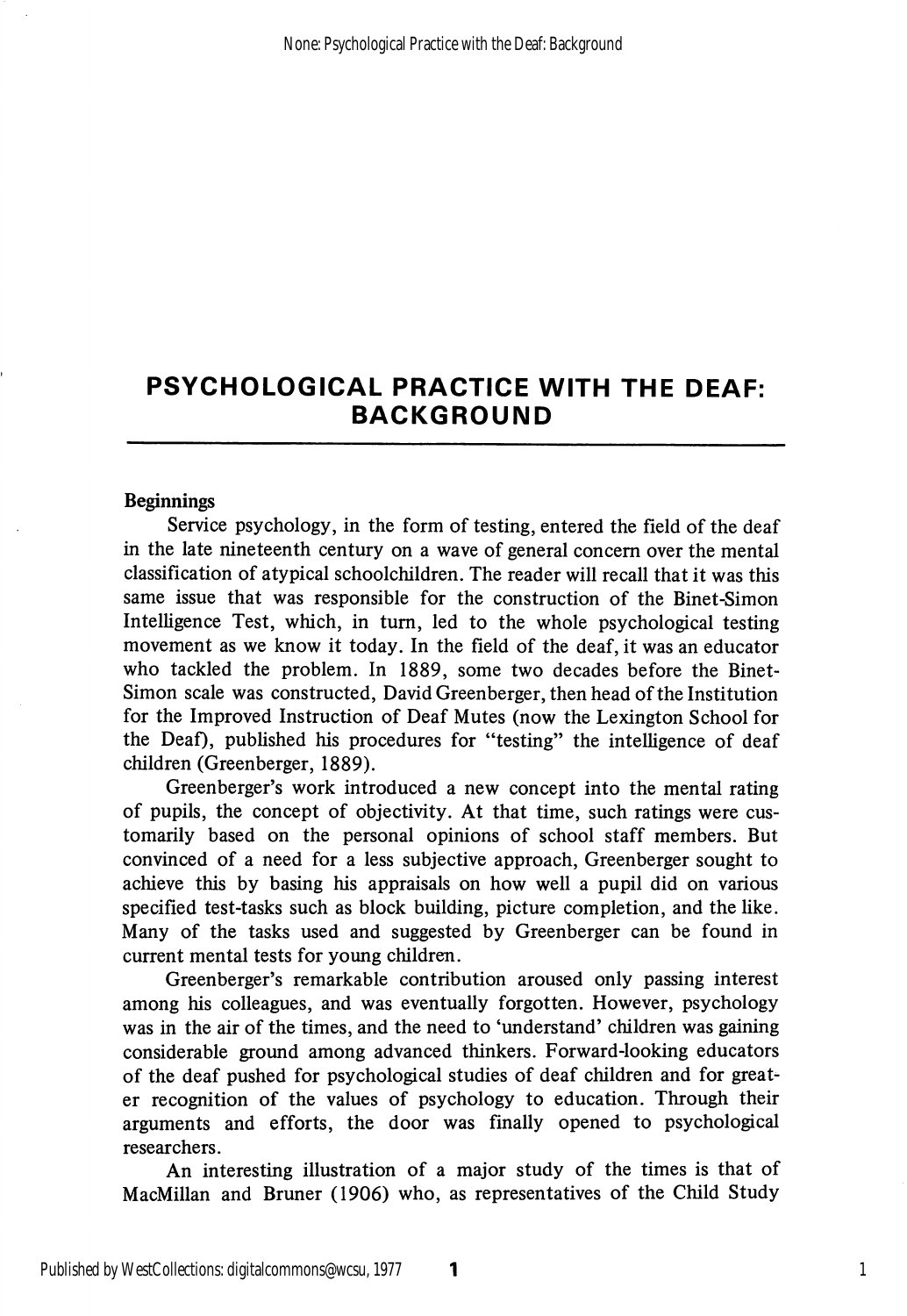Department of the Chicago Public Schools, had been charged with the responsibility for taking over the education of one hundred eighty-four deaf children. Part of their responsibility involved ascertaining the capacities of the children. Accordingly, the children were examined by a typical test battery of the day which included tests of hearing, visual acuity, lung ca pacity, strength of grip, tapping, cancellation of A's, perception of size and weight, identification of objects by touch, and visual memory span for digits. Height, weight, and head measurements were also recorded.

The results showed the deaf children to be considerably poorer than the hearing in the prime intelligence measure of the day—the cancellation of A's—as well as in tests of size by touch. However, the investigators in their wisdom did not leap to the conclusion that the deaf were mentally inferior to the hearing. They reasoned instead that the poorer showing of the deaf could mean no more than delayed rather than deficient development, and that were the deaf child's education begun earlier than was the custom of the time, inferiorities might be reduced if not altogether eliminated.

For educators of the deaf, a highly important outcome of the Mac-Millan-Bruner study was its demonstration of the practical values and potentials of the psychological examination. Consequently, when the first English translation of the Binet-Simon Intelligence Test appeared in 1910, it was greeted with enthusiastic interest by educators of the deaf.

#### The Pintner Period

The stress on objective evaluation combined with the Binet frame of operation marked the beginning of a new era in psychological practice with the deaf. Heading the era was Rudolf Pintner who, from the time of his first publication on the deaf in 1915 until the year of his death in 1942, was directly or indirectly responsible for most of the psychological activity and research in the area.

The first important investigation of the Pintner Period was the attempt by Pintner and Paterson to use the Binet Test with the deaf (Pintner and Paterson, 1915). Despite the fact that the verbal test items were administer ed in whatever mode of communication the subjects preferred, the results showed an average mental retardation of 4.58 years. However, like MacMillan and Bruner, Pintner and Paterson were loath to accept the findings at their face value. They reviewed the extreme difficulties they had experienced in test administration, and were sensitively aware of the complete unsuitability of many of the test questions to the life situation of the deaf. They con cluded that verbal mental measures of the Binet type could not be used with the deaf and recommended the use of performance tests instead.

A direct outcome of this recommendation was the construction of the Pintner-Paterson Performance Scale in 1917. The Binet scale had suggested the theory of construction, but on the performance scale, theory was operationalized through manipulative rather than verbal test items. The appearance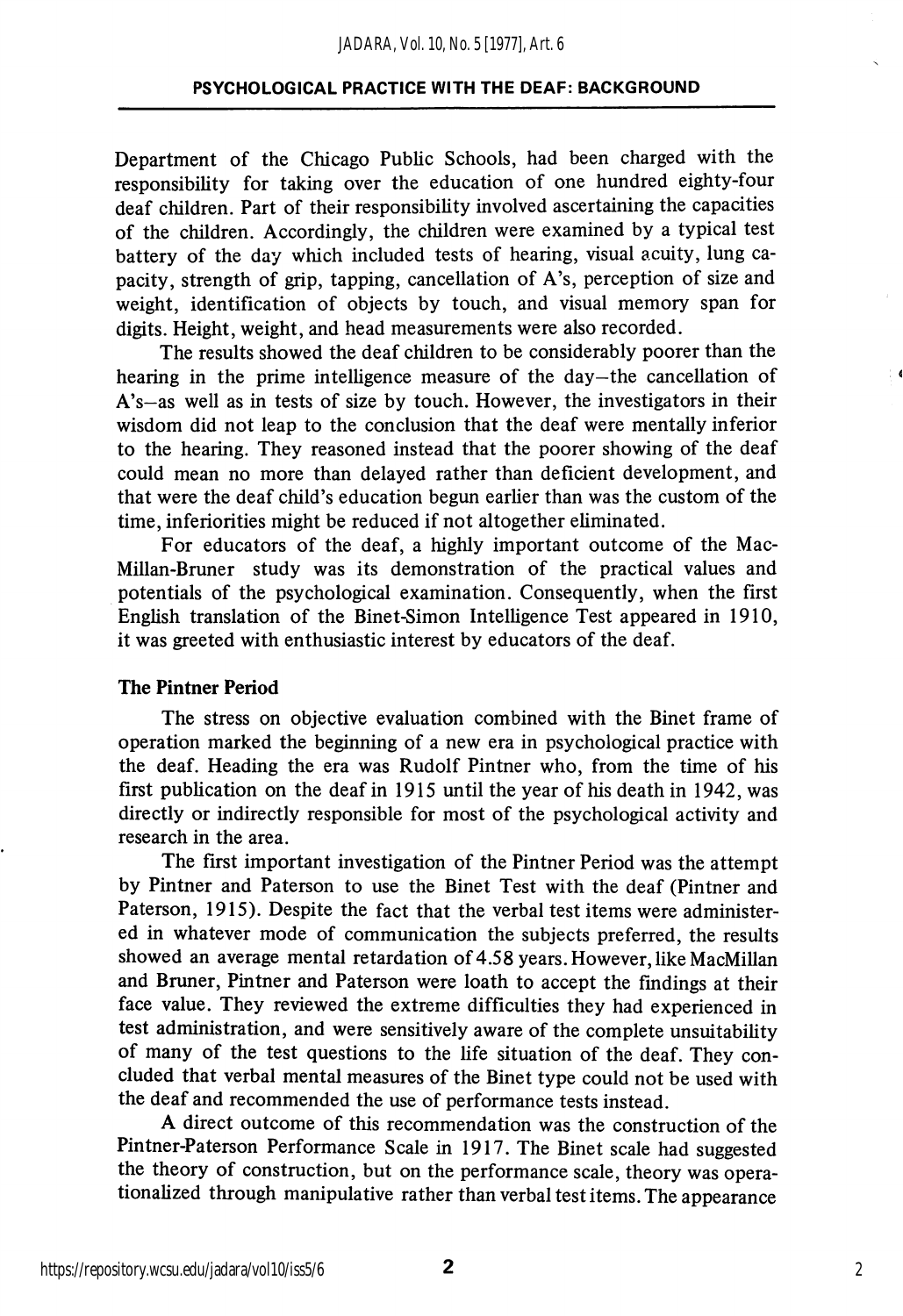of this objective, nonverbal scale for mental measurement opened up a whole new avenue for the psychological study of and service to the deaf.

The next quarter-century witnessed a tremendous surge of psychological activity in the field. Areas of investigation included not only intelligence but also personality, learning ability, scholastic achievement, special abilities, and more. Comparisons between deaf and hearing groups were the research order of the day; new tests were tried; studies were conducted by experienced re searchers as well as by inexperienced ones, by those familiar with the deaf and by many more who were not.

Numbers of tests used at the time are on the market today, and some are still being used with the deaf. Among intelligence tests, such familiar names crop up as: Grace Arthur Performance Scale, the Goodenough "Drawa-Man" Test, the Porteus Maze Test, the Drever-Collins Performance Scale, the Pintner-Paterson Performance Scale, the Pintner Nonlanguage Mental Test, the Kohs Block Design, and the Randall's Island Performance Series. Among the personality tests used were: the Thurstone Personality Schedule, the Brunschwig Personality Inventory for Deaf Children, the Bemreuter Inventory, the Vineland Social Maturity Scale, the Haggerty-Olson-Wickman Behavior Rating Schedules, and the Brown Personality Inventory for Children.

The activity of the Pinter Period declined sharply with the death of its founder and with the coming of World War II. A review of the studies of the period (Levine, 1956, 1963; Vernon, 1968) shows great effort but indecisive returns. Concerning intelligence, some investigators concluded that deaf children are mentally deficient; others that they are not. Some held the tests to blame for conflicting findings; others insisted that deafness itself creates a mental backwardness of some two or more years, and influenced educators to modify their curricula accordingly. In regard to personality, the consensus was that the deaf present more problem tendencies and exhibit greater maladjustment than the hearing. The latter findings aroused particular indignation among those who "knew" the deaf.

In consequence, the enthusiasm with which educators had welcomed psychology into the field of the deaf was considerably diminished. The anticipated benefits expected from psychology were lost in the evident difficulties psychologists were experiencing in working with the deaf as well as in their sharp dissensions and conflicting findings. Disillusioned educators charged that:

The ordinary students of psychology are not fully qualified to deal with the psychology of the deaf... They simply do not get hold of the subject of their examinations. Their lack of familiarity with the deaf is too obvious to inspire a teacher of the deaf with confidence (Aurell, 1934).

To these charges were added the criticisms of researchers themselves. The more experienced raised questions about the use with the deaf of tests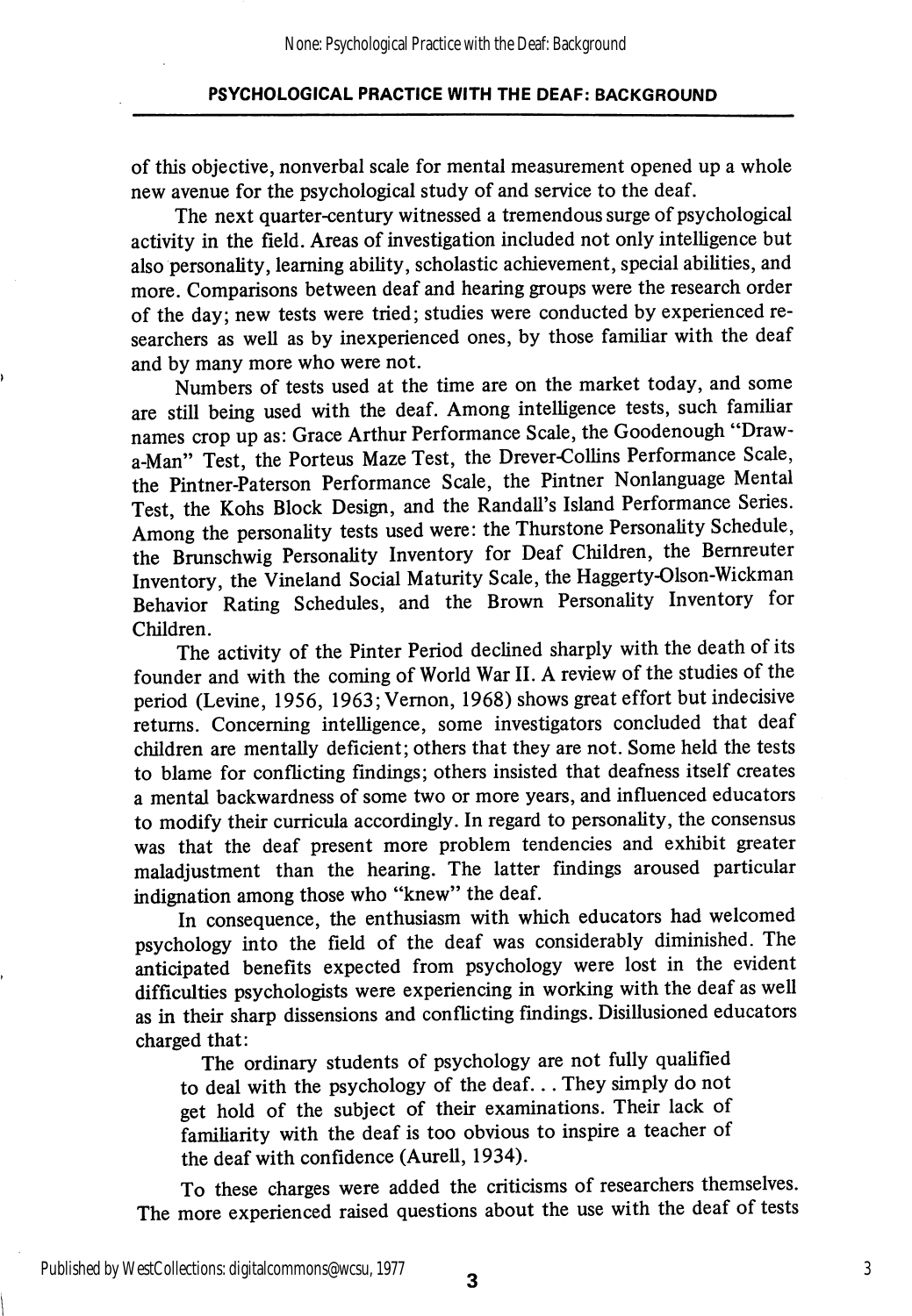standardized on the hearing. They also questioned how much actual understanding there was on the part of the deaf of the language and concepts used in personality inventories in view of the poor showing of the deaf in languagerelated achievements. Finally under attack was the practice of group measure ment and mass study of deaf subjects as conducted in deaf-hearing group comparisons.

In short, the Pintner Period produced more questions than answers. Nevertheless, despite its indecisive results and questioned procedures, the period served a highly important function. It provided an essential prologue to all further undertakings by demonstrating the exceptional difficulties involved in psychological practice with persons whose world is visible to the eye but incomprehensible to the ear.

#### The Rehabilitation Movement

As was to be expected, there was a considerable lull in psychological activities with the deaf during the World War II years, with the profession represented by less than a handful of practising psychologists. It was largely through advances in vocational rehabilitation legislation that psychology gradually found its way back into the field of the deaf.

The first piece of significant legislation had been enacted in the post-World War I years with a broadening of concern from veteran problems to civilian needs. This was followed some two decades later by the passage by Congress in 1943 of a number of amendments to the Vocational Rehabilita tion Act (Barden-LaFollette Act or Public Law Number 115) which re defined vocational rehabilitation to mean "any services necessary to render a disabled person fit to engage in remunerative occupation." However, the services here referred to were concerned mainly with physical and health requirements and with such vocationally related needs as training, occupa tional tools, licenses, equipment, and the like. When it turned out that despite these aids, rehabilitation failures were on the increase, it was grad ually recognized that there is a psychological component to rehabilitation that required equal if not greater attention. It was at this time that the terms "total rehabilitation", "whole man", and "helping the individual to help himself" began to appear in rehabilitation thinking and literature. As this happened, legislative acknowledgement followed with the passage by the 83d Congress of Public Law Number 565 (Office of Vocational Rehabilitation, 1956). Under the Law, the Federal Office of Vocational Rehabilitation was empowered to authorize funds to acceptable institutions "to increase know ledge of the broad areas of psychological adjustment to disability" (Office of Vocational Rehabilitation, 1957), "to increase the number and compe tency of rehabilitation personnel" (Office of Vocational Rehabilitation, 1958), and "to enlarge and enrich our research resources through the devel opment of competent research workers in the professional fields which contribute to the vocational rehabilitation of disabled persons" (Office of Vocational Rehabilitation, 1957 a).

4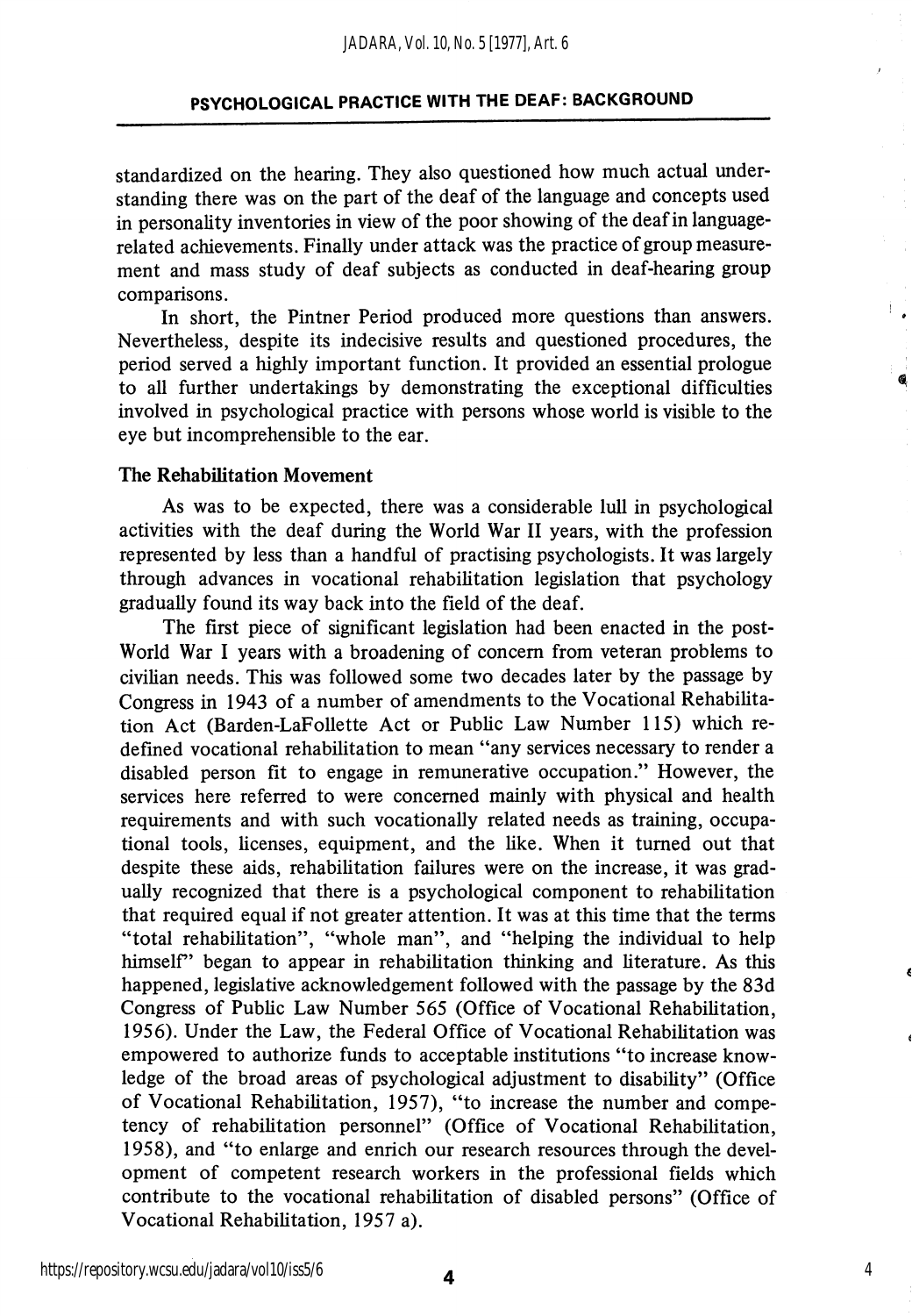Under this legislation, the door was opened once more to psychological workers with the deaf. The problem was that psychology was as poorly pre pared to pass through the door now as it had been during the Pintner Period. Nonetheless, psychology was in the air again, and among the first to acknow ledge the fact was the Bureau for Handicapped Children of the New York State Department of Education who as early as 1954 conducted a round table conference in collaboration with the Lexington School for the Deaf on psychological services for hearing-impaired children. This was probably the first meeting held on the subject, certainly the first intrastate meeting.

Among the questions considered were: (1) what general categories of services fall under the heading "psychological services for hearing impaired children"; (2) what specific services are presently being rendered by psycholo gists in the field; (3) what psychological services are presently being rendered by nonpsychologists; (4) what are the outstanding problems in psychological evaluation of the deaf and the hard of hearing; (5) what are the outstanding needs; (6) which psychological tests and measures are presently found useful with the deaf, the hard of hearing; (7) for what kinds of recommendations should the psychologist be responsible, how should they be formulated, how communicated; (8) which outstanding problems might be solved or helped through a psychological service program and how should such a program be organized; (9) what background of training and experience are considered necessary for the person engaged in rendering psychological services to the hearing-impaired. Unfortunately, the proceedings of this prophetic con ference were not published, simply mimeographed, so that the impact remained on a narrow local level.

Considerably broader notice was accorded psychology when the first grant under P.L. 565 was made to the field of the deaf in 1956. The award went to the now celebrated Mental Health Project for the Deaf of the New York State Psychiatric Institute (Levine, 1960; Rainer et al., 1963). In view of psychology's deep involvement in mental health, the grant served a singular advocacy function for psychological service and research. Further recognition of the profession came with the first national conference on psychological assessment of the deaf in 1959, sponsored by the U.S. Office of Vocational Rehabilitation, and conducted by the Department of Psy chology and Psychiatry of The Catholic University of America in collabora tion with Gallaudet College (no published proceedings). Another of the 'firsts' in which psychology was involved was a national conference on research needs in the vocational rehabilitation of the deaf (Rogers and Quigley, 1960), also sponsored by the U.S. Office of Vocational Rehabilita tion. From these springboards there eventually emerged an extraordinary surge of research, demonstration, and professional training programs in the service of the deaf, excellently listed and annotated in Deafness Annual volumes (Adler, 1969;Norris, 1972, 1973, 1974).

5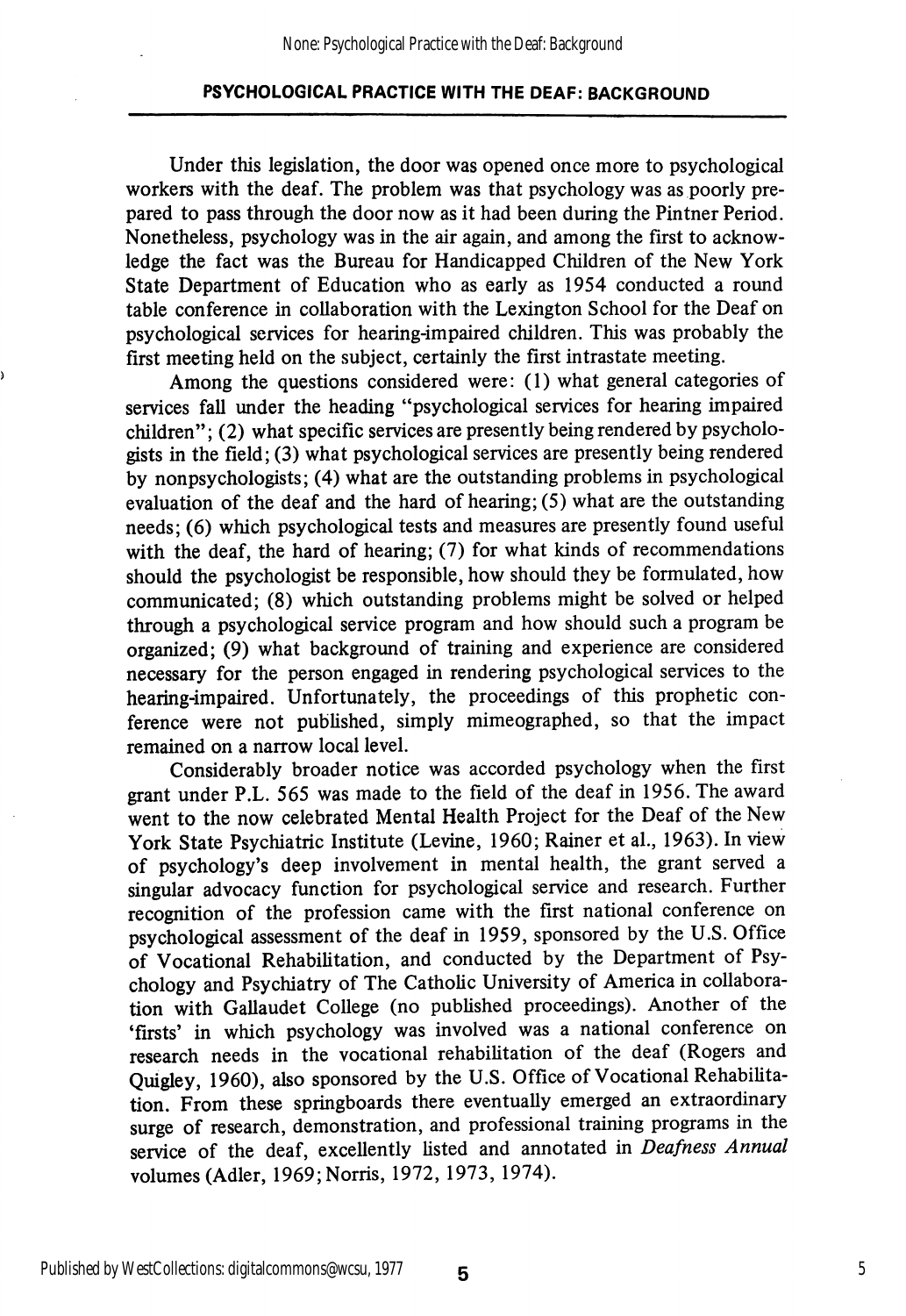Conspicuously lacking among sponsored training programs, however, were programs designed to prepare psychologists for practice with the deaf. But prepared or not, psychology became and remains heavily involved in the tremendous expansion of services for deaf individuals that has taken place over the past ten years. Facilities employing psychological services now extend well beyond the school frame and include such varied settings as rehabilitation, counseling, mental health, special remedial, and hearing and speech among others. Ages served range from infancy through the geriatric levels; and psychological services are in demand for the whole range of psychological problems encompassed in these ages and settings.

Whether psychology can successfully cope with these demands is the question. At present, there is a general undercurrent of querulousness on the part of numbers of employers, team colleagues from other disciplines, and consumers with the quality of psychological services rendered deaf individuals and with the manner in which they are administered. These dissatisfactions threaten to lead to a similar loss of confidence in the profession as was expressed in the Pintner Period.

To head off this eventuality and to examine the situation more closely in behalf both of psychology and the deaf, a national survey was conducted of the nature of psychological practices with a deaf clientele as actually carried out by psychological service providers at the present time.

#### The Psychological Survey

Work on the first national survey of psychological services for deaf individuals (Levine, 1974) was begun in 1971 with an initial plan and an immediate handicap. The plan was to devise and distribute a comprehensive questionnaire to psychological service providers as the initial means for obtaining first-hand information from the workers themselves concerning the state of psychological practice with a deaf clientele. The handicap was the lack of a mailing list, registry, or any other reference material that would make it possible to contact these persons individually.

The handicap was overcome in part by offers from the Alexander Graham Bell Association for the Deaf, Inc., and from the National Asso ciation of the Deaf to make their mailing lists available for the survey. This was an indirect way of reaching the providers, but it had to suffice.

The plan of investigation was carried out through the mailing of a 10 page questionnaire consisting of 114 items devised specifically for the survey and covering such inquiry areas as: (1) the setting in which respondents practiced; (2) details about the clientele served; (3) details about the pro vider's professional and experiential background, special preparation for work with deaf persons, the psychological practices used, and the responsi bilities and problems involved; (4) psychological tests used with deaf chil dren and adults, methods of administration, evaluative comments and problems; and (5) general remarks and recommendations.

Ý